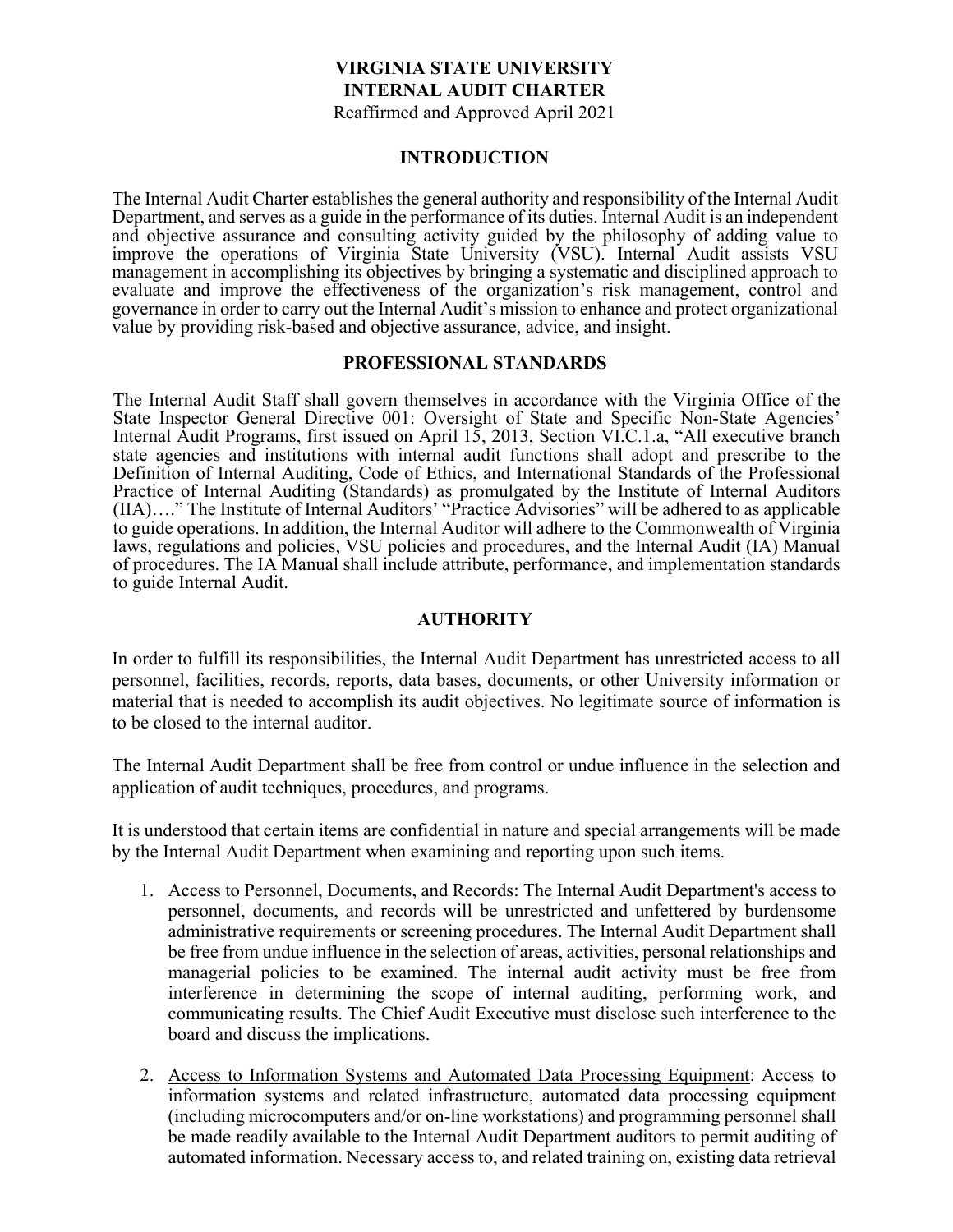and report generating capabilities shall also be provided to Internal Audit Department auditors.

3. Access to Protected Health Information, Personally Identifiable Information: In accordance with the Health Insurance Portability and Accountability Act of 1996 (HIPAA) (45 CFR Parts 160, 162, and 164), the Family Educational Rights and Privacy Act (FERPA) (34 CFR § 99.31), and the Privacy Act of 1974, the University is permitted to disclose records with sensitive information (Protected Health Information, Personally Identifiable Information) without an individual's authorization for the purpose of an audit, fraud and abuse detection, compliance evaluation, or administrative review.

Internal Audit has access to all records covered by the aforementioned regulations when discharging their official duties, and we will be prudent in the use and protection of the confidential and sensitive information acquired.

## **REPORTING STRUCTURE**

The Chief Audit Executive (CAE) shall report directly to the Board of Visitors and administratively to the University President. To establish, maintain, and assure that VSU's internal audit department has sufficient authority to fulfill its duties, the Board of Visitors will:

- Approve the internal audit department's charter.
- Approve the risk-based internal audit plan.
- Approve the internal audit department's budget and resource plan.
- Receive communications from the Chief Audit Executive on the internal audit department's performance relative to its plan and other matters.
- Approve decisions regarding the appointment and removal of the Chief Audit Executive.
- Approve the remuneration of the Chief Audit Executive.
- Make appropriate inquiries of management and the Chief Audit Executive to determine whether there is inappropriate scope or resource limitations.

# **INDEPENDENCE**

All internal audit activities shall remain free of influence by any element in the University, including matters of audit selection, scope, procedures, frequency, timing, or report content to permit maintenance of an independent and objective mental attitude necessary in rendering reports. To ensure independence, Internal Audit shall have free and unrestricted access to the Board of Visitors.

Internal Audit shall have no direct operational responsibility or authority over any of the activities they review. Accordingly, they shall not develop nor install systems or procedures, prepare records, or engage in any other activity which would normally be audited.

The Chief Audit Executive shall report directly to the Board of Visitors (Facilities, Finance and Audit Committee) and administratively to the University President for day-to-day direction.

The Chief Audit Executive shall have direct access and communication to the Board of Visitors when the Chief Audit Executive believes that such access is needed to fulfill the stated objectives of the Department. At all times, the Chief Audit Executive should have open and direct access to the Rector, Chair of the Facilities, Finance and Audit Committee, or full Board if appropriate.

The Chief Audit Executive should meet privately with the Board of Visitors, without management present, to reinforce independence and the nature of this reporting relationship, at least annually.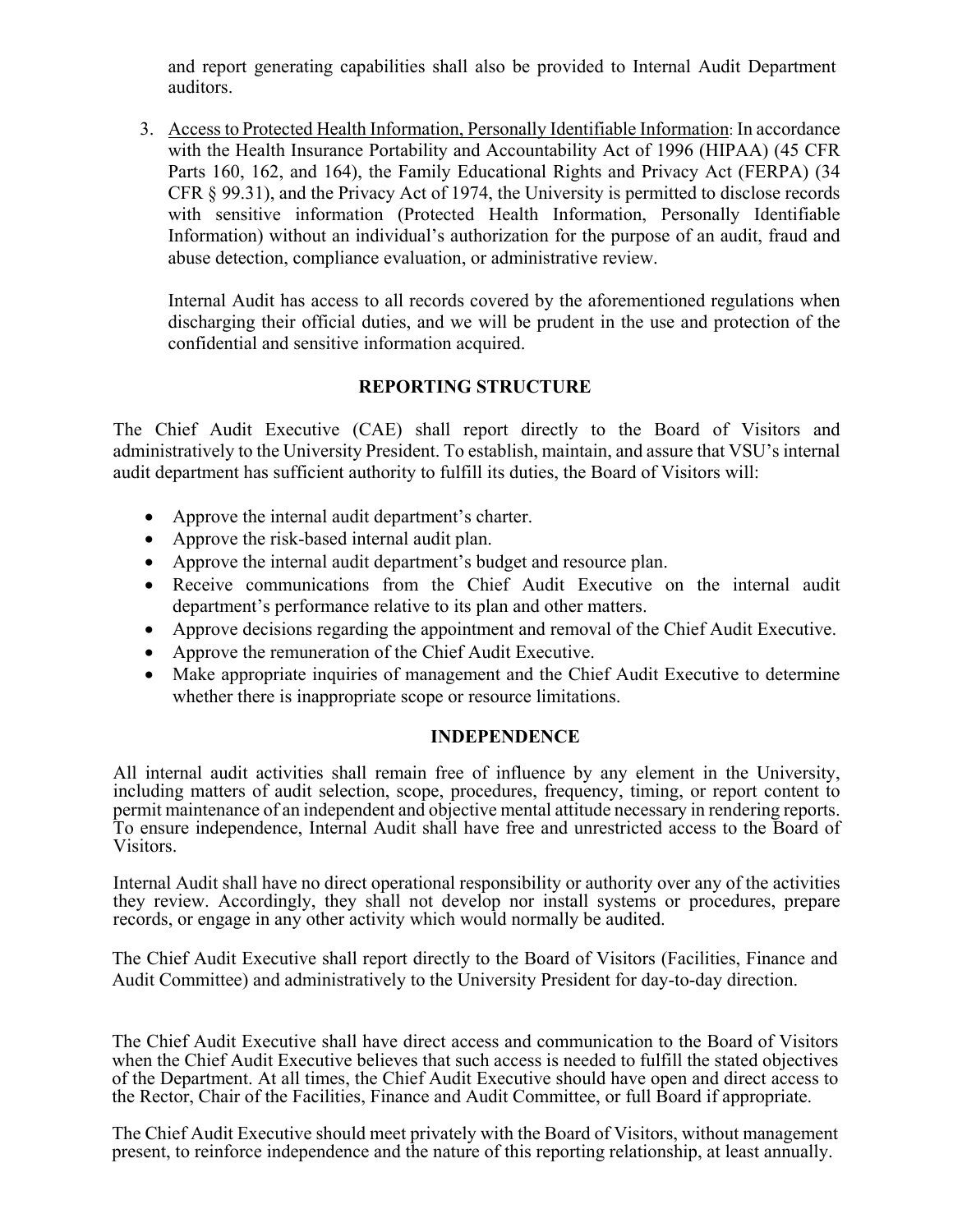The Administrative reporting line should enable adequate communications and information flow such that the Chief Audit Executive and the internal audit function have adequate and timely flow of information concerning the activities, plans, and business initiatives of the University, to include open and direct communications with executive and line management. The Chief Audit Executive should be able to communicate directly with any level of management, including the University President.

The Chief Audit Executive shall, at a minimum, meet with the Board of Visitors and the University President on a quarterly basis to discuss:

- 1. Audit reports issued;
- 2. Status of the audit plan;
- 3. Internal audit operational activities;
- 4. The propriety of any limitations on the scope of internal audits that may be imposed by management;
- 5. Significant risks and control issues, including fraud risks;
- 6. Conformance with the Code of Ethics and the Standards.

# **AUDIT SCOPE**

The scope of Internal Audit encompasses the examination and evaluation of the adequacy and effectiveness of the University's governance, risk management process, system of internal control structure, and the quality of performance in carrying out assigned responsibilities to achieve the University's stated goals and objectives. It includes but is not limited to:

- Reviewing the reliability and integrity of financial and operating information and the means used to identify, measure, classify and report such information.
- Reviewing the systems established to ensure compliance with those policies, plans, procedures, laws, and regulations which could have a significant impact on operations and
- reporting whether the organization is in compliance.<br>• Reviewing the means of safeguarding assets and, as appropriate, verifying the existence of
- Reviewing and appraising the economy and efficiency with which resources are employed.<br>• Reviewing operations or programs to ascertain whether the operations or programs are
- 
- being carried out as planned.<br>
 Reviewing specific operations at the request of the Board of Visitors or the University<br>
President or other management, as appropriate.
- 
- Monitoring and evaluating the effectiveness of the organization's risk management system.<br>• Reviewing the quality of performance of external auditors and the degree of coordination with internal audit.
- Reviewing the internal control statement by senior management and the related opinion by the attest auditor for audit planning.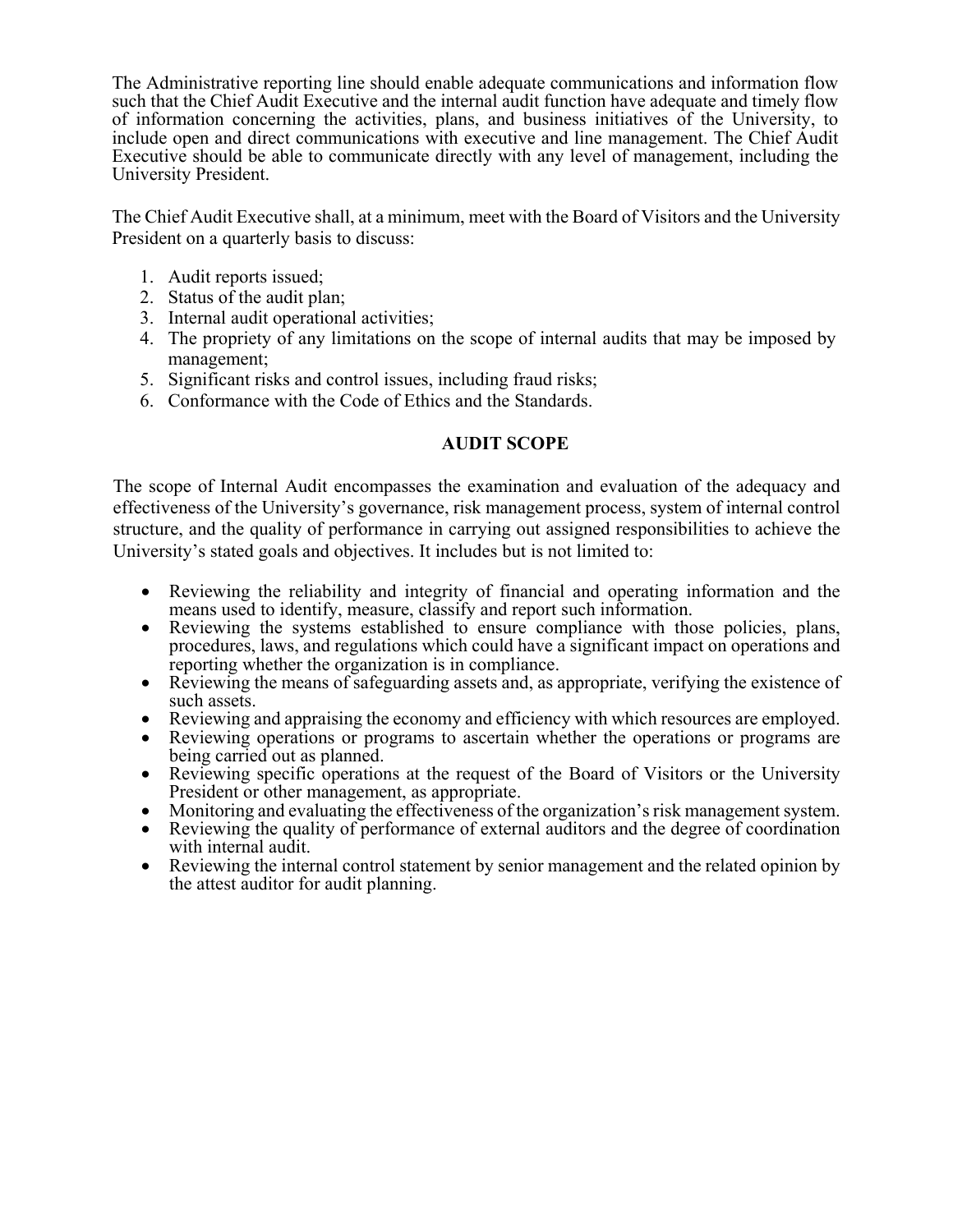### **AUDIT PLANNING**

Annually, the Chief Audit Executive of Internal Audit shall submit to the Board of Visitors a summary of the audit work schedule, staffing plan, and budget for the following fiscal year. The audit work schedule is to be developed based on the prioritization of the audit universe using a risk-based methodology. Any significant deviation from the formally approved work schedule shall be communicated to the Board of Visitors.

#### **REPORTING**

A written report will be prepared and issued by the Chief or designee following the conclusion of each audit and will be distributed as appropriate. A copy of each audit report and a summarization will be forwarded to the Board of Visitors and others as mandated by the Code of Virginia.

The Chief Audit Executive or designee may include in the audit report the auditee's response and corrective action taken or to be taken in regard to the specific findings and recommendations. Management's response should include a timetable for anticipated completion of action to be taken and an explanation for any recommendations not addressed. In cases where a response is not included within the audit report, management of the audited area should respond, in writing, within thirty days of publication to Internal Audit and those on the distribution list.

Internal Audit shall be responsible for appropriate follow-up on audit findings and recommendations. All significant findings will remain in an open issue file until cleared by the Chief Audit Executive.

## **PERIODIC ASSESSMENT**

The internal audit department will maintain a quality assurance and improvement program that covers all aspects of the internal audit department activities. The program will include an evaluation of the internal audit department's conformance with the Standards and an evaluation of whether internal auditors apply the IIA's Code of Ethics. The program will also assess the efficiency and effectiveness of the internal audit department and identify opportunities for improvement.

The Chief Audit Executive will communicate to senior management and the Board of Visitors on the internal audit department's quality assurance and improvement program, including results of internal assessments (both ongoing and periodic) and external assessments conducted at least once every five years by a qualified, independent assessor or assessment team from outside the University.

The Chief Audit Executive should periodically assess whether the purpose, authority, and responsibility, as defined in this charter, continue to be adequate to enable the internal audit activity to accomplish its objectives. The result of this periodic assessment should be communicated to the Chief Audit Executive or designated body (i.e. Audit Committee).

APPROVED THIS 22st DAY OF APRIL 2021.

Rector, Virginia State University Board of Visitors

Chair, Facilities, Finance and Audit Committee